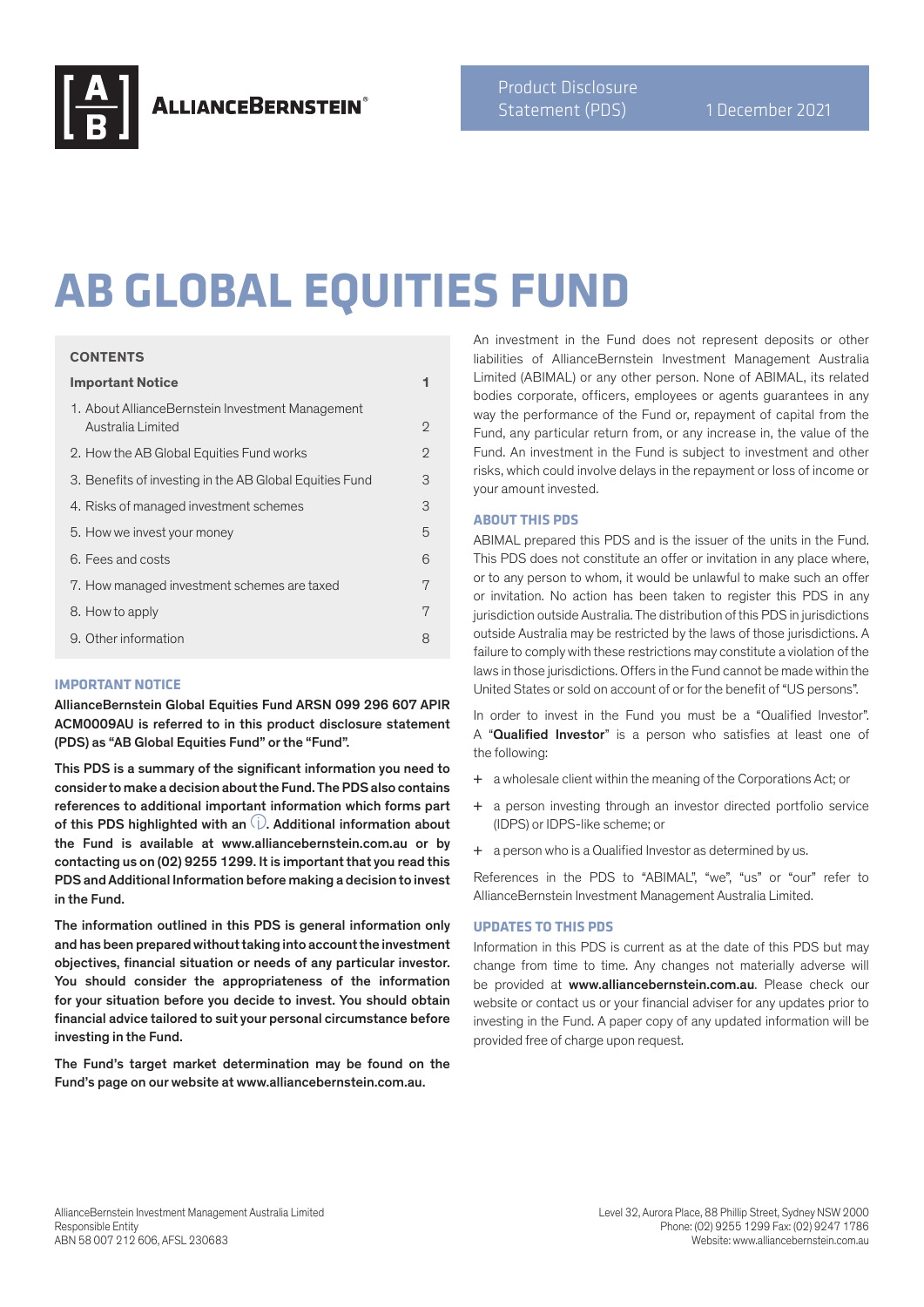## **1. ABOUT ALLIANCEBERNSTEIN INVESTMENT MANAGEMENT AUSTRALIA LIMITED**

AllianceBernstein Investment Management Australia Limited (we, us, our or ABIMAL) is the responsible entity of the AB Global Equities Fund (Fund) and is responsible for ensuring that the Fund is managed in accordance with its governing documents and for its day-to-day administration.

We have appointed a related company AllianceBernstein Australia Limited (ABAL) ABN 53 095 022 718 AFSL No. 230698 as the investment manager of the Fund. ABAL has in turn delegated its investment manager function to AllianceBernstein L.P. We are a subsidiary of AllianceBernstein L.P. and part of the AllianceBernstein group (AB).

AllianceBernstein L.P. is a leading global investment management firm that offers high-quality research and diversified investment services to institutional investors, individuals and private wealth clients in major world markets .

As of 31 October 2021, AB managed US\$765 billion in assets for clients, including mutual funds, pension plans, superannuation schemes, charities, insurance companies, central banks, and governments.

### **2. HOW THE AB GLOBAL EQUITIES FUND WORKS**

The Fund is a registered managed investment scheme in which amounts invested by individual investors are pooled with other investors' money. The investment manager uses the amounts invested in the Fund to buy assets on behalf of all investors in accordance with the relevant investment strategy. The total value of the Fund is divided into units. The Fund is governed by its constitution. The constitution sets out the rules and procedures under which the Fund must operate.

When you invest you will be issued with units in the Fund. The units issued to you represent your beneficial interest in the assets of the Fund as a whole. You do not have an entitlement to any particular asset of the Fund. We will calculate a price for your units (unit price) and keep a record of the units you have acquired. Your unit prices will rise or fall as the market value of the Fund's assets rise or fall. You can increase your units by making additional investments or reinvesting income distributions and decrease your units by making withdrawals.

#### UNIT PRICES

A unit price is usually calculated every business day. A business day means a day on which banks are open for business in Sydney, except a Saturday, Sunday or public holiday. The unit price for the Fund for a business day is calculated as that day's market value of assets less accrued expenses and other liabilities divided by the number of units on issue.

Fund application and withdrawal prices are determined by adding to, or subtracting from the unit price our estimate of transaction costs, commonly called the buy/sell spread. Please refer to section 6 "Additional explanation of fees and costs" for further information on the buy/sell spread.

## INVESTING

Persons who are Qualified Investors may apply to invest in the Fund (see page 1 of this PDS for the definition of "Qualified Investor"). To invest in the Fund you will need to send us a completed Application Form, together with other documents requested (such as satisfactory identification) and pay your investment amount.

Provided you continue to be a Qualified Investor you may add to your investment at any time by sending us a new Application Form or your written instructions and pay your additional investment amount.

| The following minimum investment amounts apply |          |  |
|------------------------------------------------|----------|--|
| Minimum initial investment                     | \$50.000 |  |
| Minimum additional investment                  | \$5,000  |  |

We have the discretion to accept lower amounts, change the minimums that apply and reserve the right not to accept an application for any reason.

Please see section 8 "How to apply" for more information.

#### **WITHDRAWING**

You can withdraw all or part of your investment by sending us a completed Withdrawal Request Form or a written notice of withdrawal. You can send withdrawal requests by mail, courier or fax.

Withdrawal proceeds will normally be paid to your Australian bank account within 10 business days following the date of receipt of a valid withdrawal request. However, the Fund's constitution allows us up to 21 days to pay withdrawal requests.

We have the power to redeem compulsorily your units in certain circumstances, including where you cease to be a Qualified Investor (see page 1 of this PDS for the definition of "Qualified Investor" and page 4 of this PDS for details on Compulsory redemption risk).

#### RESTRICTIONS ON WITHDRAWALS

In certain circumstances you may not be able to withdraw your investment within the usual time period upon request.

We may suspend or freeze withdrawals where we believe it would not be in the best interests of investors taken as a whole to sell sufficient assets to satisfy a withdrawal request due to circumstances out of our control (such as market closures and trading restrictions) or the Fund has become illiquid per the Corporations Act.

#### HOW YOUR TRANSACTION IS PROCESSED

The cut-off time for the receipt of application and withdrawal requests is 2pm each business day. Validly completed application and withdrawal requests received before the 2pm cut-off on a business day will normally be processed using the application or withdrawal price applicable for that business day. Since market values are not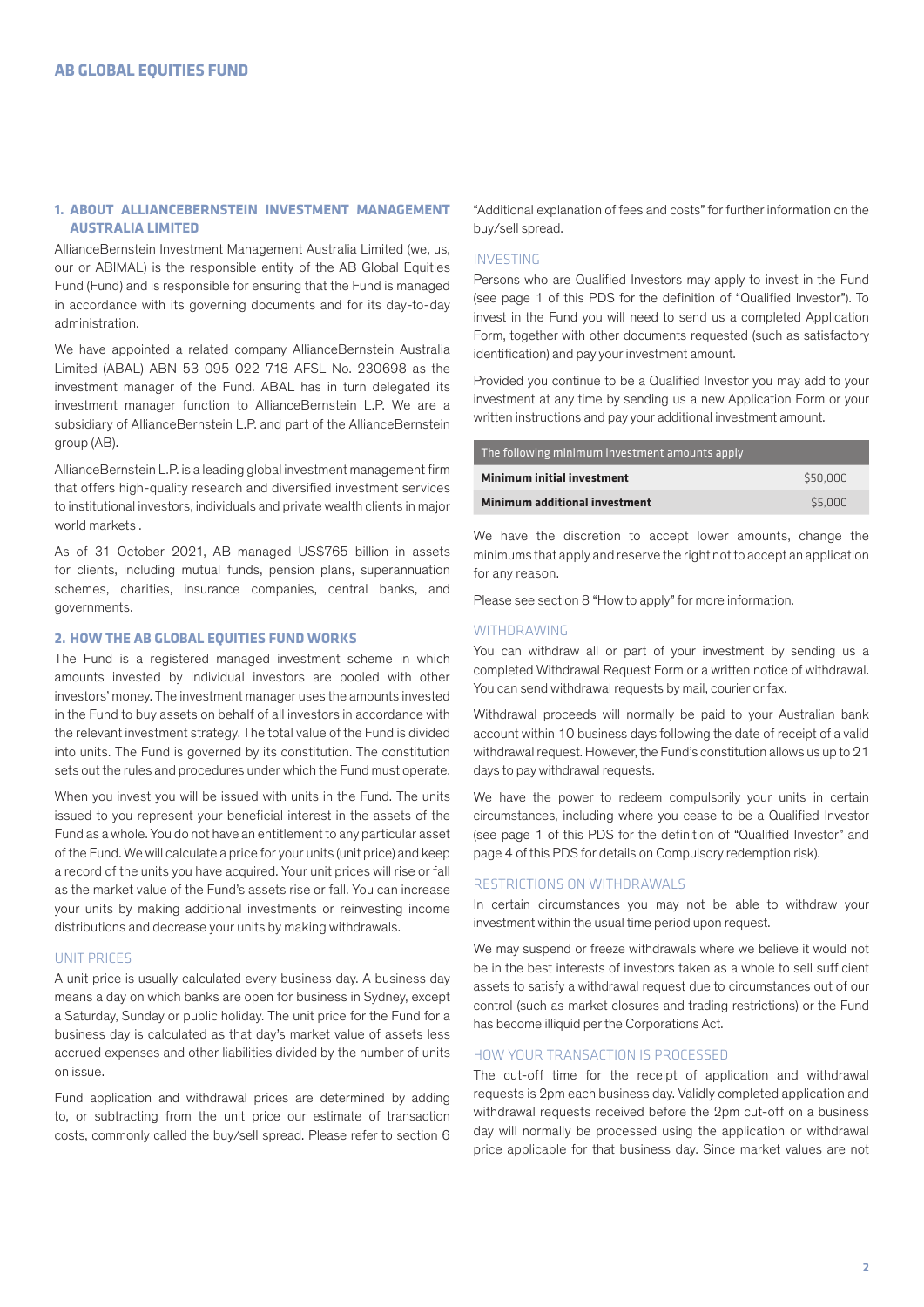available until after the end of the business day when the markets have closed, the Fund's application and withdrawal prices are calculated within two business days later.

Valid application and withdrawal requests received after the 2pm cut-off will normally be processed for the next business day.

#### **DISTRIBUTIONS**

The Fund normally distributes annually at 30 June. However, we have the discretion to change the distribution frequency and to make additional distributions during any interim period out of income or capital.

Distributions are usually calculated based on the Fund's net taxable income which may include taxable net capital gains divided by the units on issue. Your distribution amount will depend on the units you hold at the end of a distribution period. Distribution amounts are not guaranteed and will vary.

You can choose to have distributions reinvested into additional units or paid in cash directly into your account with an Australian bank or financial institution. If you do not choose cash, we will automatically reinvest your distributions. Distributions are usually paid within 14 business days of the end of the distribution period.

## INDIRECT INVESTORS

We authorise the use of this PDS for investors or prospective investors who wish to invest in the Fund through an investor directed portfolio service (IDPS) or IDPS-like scheme, commonly referred to as a master trust, wrap account, platform, nominee or custody service.

Investors gaining exposure to the Fund through an IDPS are Indirect Investors and do not become unitholders in the Fund. Instead, it is generally the operator of the IDPS which invests for you and has the rights of a unitholder. The IDPS operator may exercise their rights in accordance with their arrangements with you.

Indirect Investors complete the application forms for the IDPS and receive reports including transaction statements from their IDPS operator, not us. Additional investments and withdrawals are also to be made through the IDPS operator. Inquiries should be directed to the operator of the IDPS. Indirect Investors need to follow the instructions of the IDPS platform operator. The IDPS operator may also apply different conditions to those outlined in this PDS including different cut-off times for applications and withdrawals.

## NOMINEE INVESTORS

If your investment in the Fund is not held in your name (for example, because you invested on the advice of a financial adviser and your investment is registered in the name of a nominee, such as a custodian), then we may only be able to take instructions in relation to your investment in the Fund (for example, a redemption request) by communicating with the registered holder.

# $\bigcirc$

You should read the important Additional Information about "How the Fund works" before making a decision to invest. Go to section 2 of the Additional Information at www.alliancebernstein.com.au for more information. Information relating to "How the Fund works" may change between the time you read this PDS and the day when you acquire the product.

# **3. BENEFITS OF INVESTING IN THE AB GLOBAL EQUITIES FUND** SIGNIFICANT FEATURES

The Fund invests in global equity securities within developed, emerging and frontier markets.

The Fund implements an active investment approach that typically aims to invest in approximately 50 to 80 securities that are expected to offer good prospects for attractive returns relative to general equities markets.

Generally, security selection is intended to be the key driver of the Fund's return. The Fund seeks to limit any bias towards any individual country, sector, investment style, macroeconomic influences or company size.

## SIGNIFICANT BENEFITS

Research Insights: Stock specific research conducted by a skilled and tenured team which identifies companies that are expected to provide strong and sustainable returns.

Professional management: Access to experienced AB investment professionals and their investment processes including their proprietary research, asset selection and risk management capabilities.

Capital growth and income: Potential for long-term capital growth with some income.

**Ongoing information:** Regular investment statements and annual tax statements to keep you fully informed about your investment.

#### **4. RISKS OF MANAGED INVESTMENT SCHEMES**

All investments carry risk and different investment strategies may carry different levels of risk depending on the assets held. Generally assets with the highest long term returns may also carry the highest levels of risk.

The value of your investment in the Fund and its investment returns will vary up or down as the value of the Fund's investments vary and future returns may differ from past returns. The returns of the Fund are not guaranteed and you could receive back less than you initially invested. Laws affecting managed investment schemes may change in the future. Your appropriate level of risk will vary depending on a number of factors including your age, investment time frames, where other parts of your wealth are invested and your overall tolerance to risk.

We aim to minimise some of the Fund's risks by investing in accordance with the Fund's investment strategy, monitoring the Fund and acting in your best interests. However, risk cannot be eliminated so it's important that you consider your appropriate level of risk before making a decision.

The significant risks of investing in the Fund are typical for a fund that invests in global equity securities. These risks include:

Market risk: Market risk is the potential for loss due to a decline in the investment markets and the decline in market prices for an asset. Factors that can affect investment markets include, but are not limited to, economic cycles, investor demand levels, business confidence, interest rates, low liquidity, government policies, political unrest, wars, terrorism, pandemics and natural, nuclear and environmental disasters.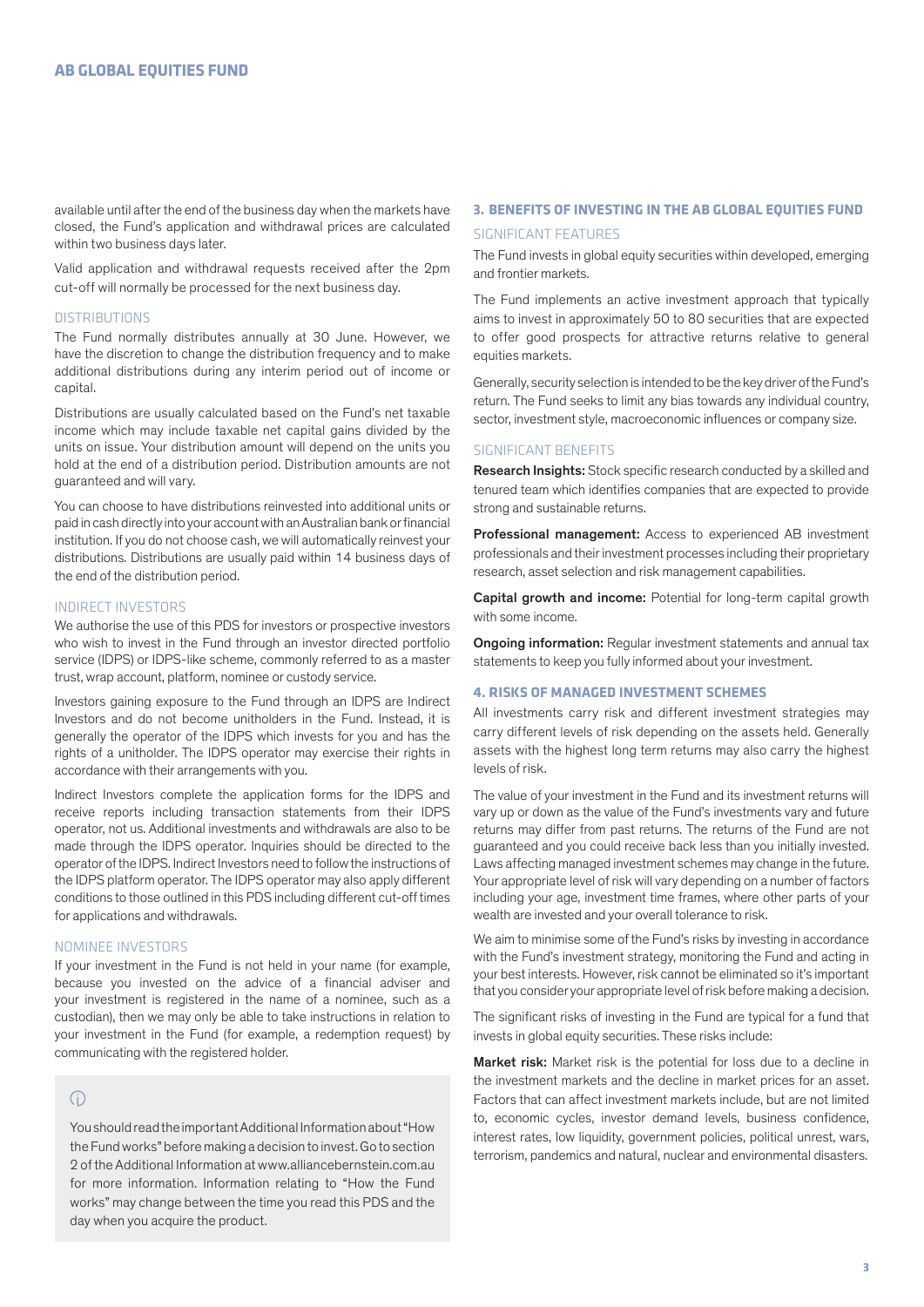Individual investment risk: This is the risk associated with an individual investment held in the Fund. The value of your investment in the Fund is dependent on the performance of the individual investments held by the Fund. The values of individual assets can vary up or down for many reasons including changes in a company's financial or operating circumstances.

Foreign investments risk: Assets issued by foreign governments and foreign companies are generally denominated in foreign currencies. The Fund uses foreign currency forward contracts in both its hedging and active currency management activities. This involves certain risks not typically associated with investing in Australian assets. These risks include changes in exchange rates and exchange control regulations; political and social instability; expropriation; imposition of foreign taxes; less liquid markets; less available information than is generally the case in Australia; higher transaction costs; less government supervision of exchanges, brokers and issuers; difficulty in enforcing contractual obligations; lack of uniform accounting and auditing standards; and greater price volatility. Risks associated with investment in foreign investments are magnified when investing in emerging countries. The Fund does not always hedge the risk associated with exchange rate changes but the investment manager has the discretion to determine the extent to which any foreign currency exposure is increased, reduced or removed. The costs associated with hedging the Fund's currency risk will be borne by the Fund, and there is no guarantee that the Fund's currency exposure will be hedged.

Emerging and frontier market risk: The Fund is permitted to invest in equity securities from emerging and frontier markets. Emerging and frontier markets are less advanced than developed capital markets and entail significant risks in addition to those customarily associated with investing in equity securities of issuers in more developed markets. Emerging and frontier markets are generally characterised as having increased political and economic instability, companies with lower capitalisation, poorer market liquidity, less developed regulation and financial reporting, and overall greater price volatility. As a result, investing in assets in these markets presents increased liquidity, currency, default and price volatility risk and therefore increases the risk profile of the Fund. The investment manager will generally limit the exposure to emerging markets to no more than 10% more than the exposure in the Fund's benchmark. Frontier markets exposure will be generally limited to 10% of the Fund's net asset value.

Derivatives risk: The Fund may use derivatives as an alternative to direct purchases of assets or to manage exposures and risks. However,they can also create additional risks such as default risk or the possibility that the derivative position is difficult or costly to reverse or that it does not perform as expected. Derivatives transactions may give rise to a form of leverage, which creates the opportunity for greater returns and also magnifies potential losses.

Liquidity risk: Liquidity risk is the risk that assets cannot be sold at all or quickly enough to avoid or minimise a loss. A lack of liquidity may also affect the amount of time it takes for us to satisfy withdrawal requests. There is no secondary market for the resale of units in the Fund and none is expected to develop. While you may submit withdrawal requests, if we were to receive one or more withdrawal requests, we might be unable to liquidate sufficient Fund assets to meet such withdrawals and we might exercise our discretion to suspend withdrawals.

Where the Fund is illiquid for the purpose of the Corporations Act, withdrawals may only be made in accordance with the procedures in the Corporations Act. This means that you will only have a right to redeem when we make an offer to all investors in the Fund to redeem a certain amount. Accordingly, investments in the Fund should be considered only by investors who determine that the investment will not interfere with their liquidity requirements.

Compulsory redemption risk: Under the Fund's constitution, we have the power to redeem your units compulsorily without receiving a redemption request from you. If you cease to be a Qualified Investor for any reason (see page 1 of this PDS for the definition of a "Qualified Investor") we will redeem all of your units without you giving us a redemption request and you will receive your redemption proceeds and cease to hold an investment in the Fund.

**Operational Risk:** Operational risk refers to the risk of loss resulting from inadequate or failed internal processes, human error, system failures or external events. It also includes cyber risk; risk of fraud, data loss, business disruption or damage to the information of the Fund or investors' personal information as a result of a threat or failure to protect the information or data stored within systems and/or service providers.

Fund risk: Fund risk includes the possibility that the Fund could be suspended, terminated (including if we determine to close the Fund if it fails to maintain reasonable scale) or there are changes to its rules, its features, its fees and costs, its parties (such as its responsible entity and investment manager) and laws (including taxation laws) applicable to registered managed investment schemes. There is also a risk that investing in the Fund may give different results than investing directly. This is because your money is pooled with other investors and their applications and withdrawals together with our investment decisions may impact your entitlements to income and capital gains.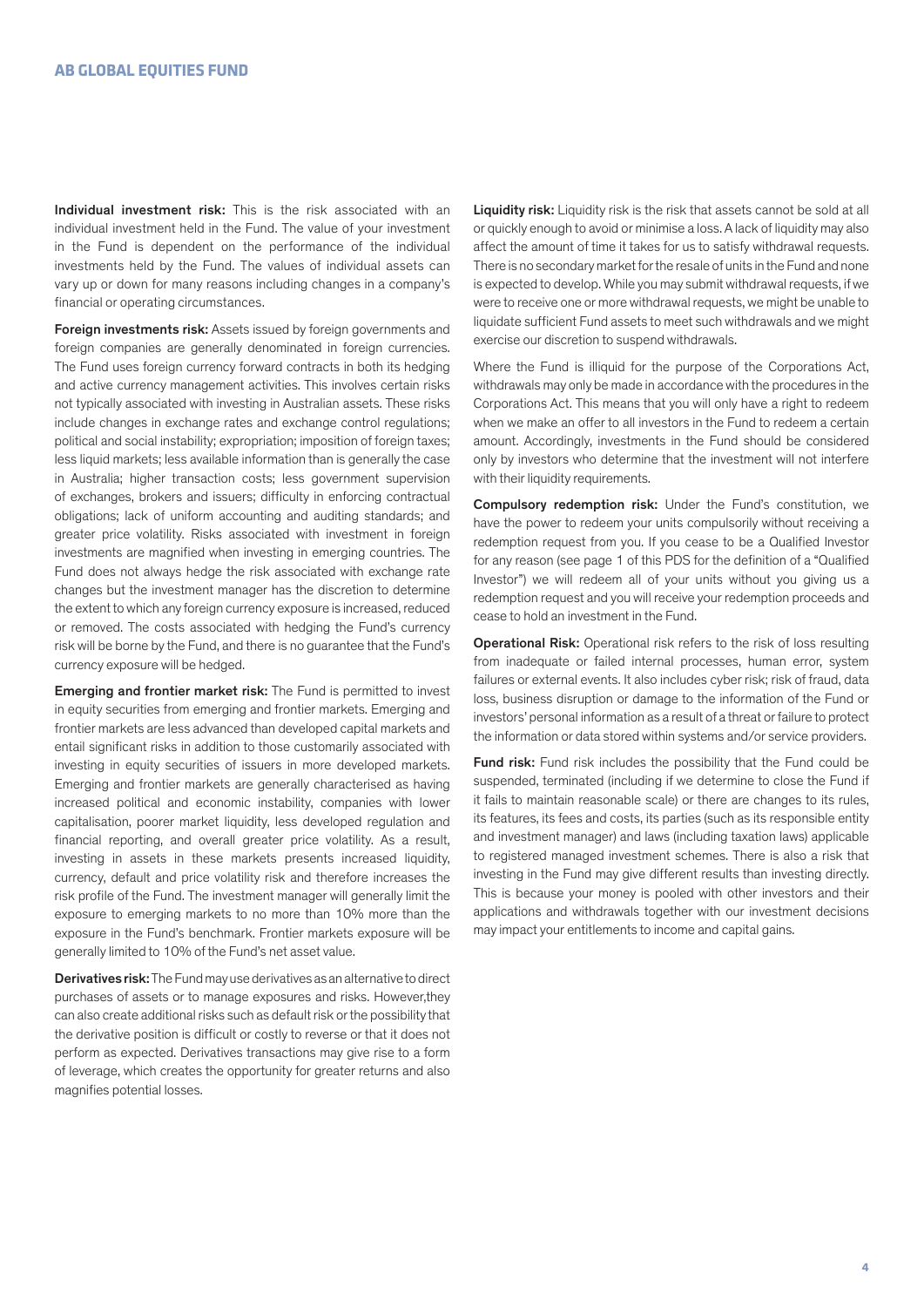## **5. HOW WE INVEST YOUR MONEY**

You should consider the likely investment return, risk and your investment timeframe when choosing to invest in the Fund.

| <b>AB Global Equities Fund</b>                            |                                                                                                                                                                                                                                                                                                                                                                                                                                                                                                                                                                                                                                                                                                                                                                                                                                                                                                                                                                                                                                                                                                                                                                          |
|-----------------------------------------------------------|--------------------------------------------------------------------------------------------------------------------------------------------------------------------------------------------------------------------------------------------------------------------------------------------------------------------------------------------------------------------------------------------------------------------------------------------------------------------------------------------------------------------------------------------------------------------------------------------------------------------------------------------------------------------------------------------------------------------------------------------------------------------------------------------------------------------------------------------------------------------------------------------------------------------------------------------------------------------------------------------------------------------------------------------------------------------------------------------------------------------------------------------------------------------------|
| <b>Fund description</b>                                   | The Fund is designed for equity investors with high risk tolerances who want the potential for long term capital growth and some<br>income by investing in global equity securities.                                                                                                                                                                                                                                                                                                                                                                                                                                                                                                                                                                                                                                                                                                                                                                                                                                                                                                                                                                                     |
|                                                           | The Fund aims to achieve its investment objective by investing in equities anywhere in the world including developed, emerging<br>and frontier markets*. The Fund will principally be comprised of equity securities of companies considered by the investment<br>manager to offer good prospects for attractive returns relative to general equities markets. Generally, the Fund aims to ensure<br>that security selection is the key driver of the Fund's return and seeks to limit any bias towards any individual country, sector,<br>investment style, macroeconomic influences or company size. From time to time security selection may lead to country or sector<br>over/underweights relative to the Benchmark. The Fund may also hold up to 30% of the Fund's net asset value in securities which<br>are not included in the Benchmark.                                                                                                                                                                                                                                                                                                                       |
|                                                           | The Fund does not always hedge the foreign currency exposures of its equity securities to Australian dollars but the investment<br>manager has the discretion to determine the extent to which any foreign currency exposure is increased, reduced or removed. For<br>example, the Fund may hedge all or part of its currency exposure to Australian dollars or provide currency exposures greater than<br>that provided by the underlying equity exposure.                                                                                                                                                                                                                                                                                                                                                                                                                                                                                                                                                                                                                                                                                                              |
|                                                           | The Fund may also invest in listed trusts including REITs (Real Estate Investment Trusts), ETFs (Exchange Traded Funds) and<br>securities we reasonably expect to be listed within six months including initial public offerings. The Fund may also use derivatives<br>including, but not limited to, options, futures, currency forwards, swaps, and local access products which include, equity linked<br>certificates, participation notes and warrants.                                                                                                                                                                                                                                                                                                                                                                                                                                                                                                                                                                                                                                                                                                              |
|                                                           | Derivatives may be used to manage risk, invest cash and gain or reduce exposures. Derivatives will not be used for leverage or<br>gearing purposes.                                                                                                                                                                                                                                                                                                                                                                                                                                                                                                                                                                                                                                                                                                                                                                                                                                                                                                                                                                                                                      |
| <b>Asset classes</b><br>and asset allocation<br>ranges    | The Fund is expected to have an asset allocation of 100% to global equity securities and cash. Generally, cash is intended to make<br>up 5% or less of the Fund's net asset value.                                                                                                                                                                                                                                                                                                                                                                                                                                                                                                                                                                                                                                                                                                                                                                                                                                                                                                                                                                                       |
| Investment return<br>objective                            | The Fund aims to achieve returns in excess of the MSCI All Country World Index in Australian dollars, after fees, over the medium<br>to long term. There is no guarantee that the Fund will achieve this objective or produce any postive returns.                                                                                                                                                                                                                                                                                                                                                                                                                                                                                                                                                                                                                                                                                                                                                                                                                                                                                                                       |
| <b>Benchmark</b>                                          | MSCI All Country World Index in Australian dollars                                                                                                                                                                                                                                                                                                                                                                                                                                                                                                                                                                                                                                                                                                                                                                                                                                                                                                                                                                                                                                                                                                                       |
| <b>Minimum suggested</b><br>investment time frame         | 7 years                                                                                                                                                                                                                                                                                                                                                                                                                                                                                                                                                                                                                                                                                                                                                                                                                                                                                                                                                                                                                                                                                                                                                                  |
| <b>Risk level</b>                                         | High. This Fund aims to produce higher returns and therefore carries a higher level of risk than an investment that aims to produce<br>more modest returns.                                                                                                                                                                                                                                                                                                                                                                                                                                                                                                                                                                                                                                                                                                                                                                                                                                                                                                                                                                                                              |
| <b>Switching</b>                                          | The Fund only has one investment option. Switching is not available.                                                                                                                                                                                                                                                                                                                                                                                                                                                                                                                                                                                                                                                                                                                                                                                                                                                                                                                                                                                                                                                                                                     |
| Labour, environmental,<br>social and ethical<br>standards | Environmental, social, and governance (including ethical and labour) ("ESG") factors can impact performance. As a result, ESG<br>factors are integrated into our investment process in order to identify investment risks and opportunities. These factors are a<br>component of our research process that help to inform whether we invest in, continue to hold or sell any particular security. A<br>component of our ESG research process includes screening and prohibiting investments in companies listed on the Norges Bank<br>list (https://www.nbim.no/en/responsibility/exclusion-of-companies/). In addition to prohibiting investment in companies listed<br>on the Norges Bank list, the Fund will also not invest in companies in the Aerospace & Defence industry (MSCI GICS industry<br>201010). Outside of these prohibitions, we consider ESG factors as we become aware of them and on a case by case basis, in our<br>investment decisions. ESG factors also form part of our engagement with issuers and are considered when exercising voting<br>rights. We are a signatory to the United Nations supported Principles for Responsible Investment. |
| <b>Changes to</b><br><b>Fund details</b>                  | The statements in this section are current at the date of this PDS. We have the right to make changes to the Fund from time to<br>time. We will notify you of any changes as required by the Corporations Act or the constitution of the Fund.                                                                                                                                                                                                                                                                                                                                                                                                                                                                                                                                                                                                                                                                                                                                                                                                                                                                                                                           |

\*See section 4 of this PDS for an explanation of emerging and frontier markets.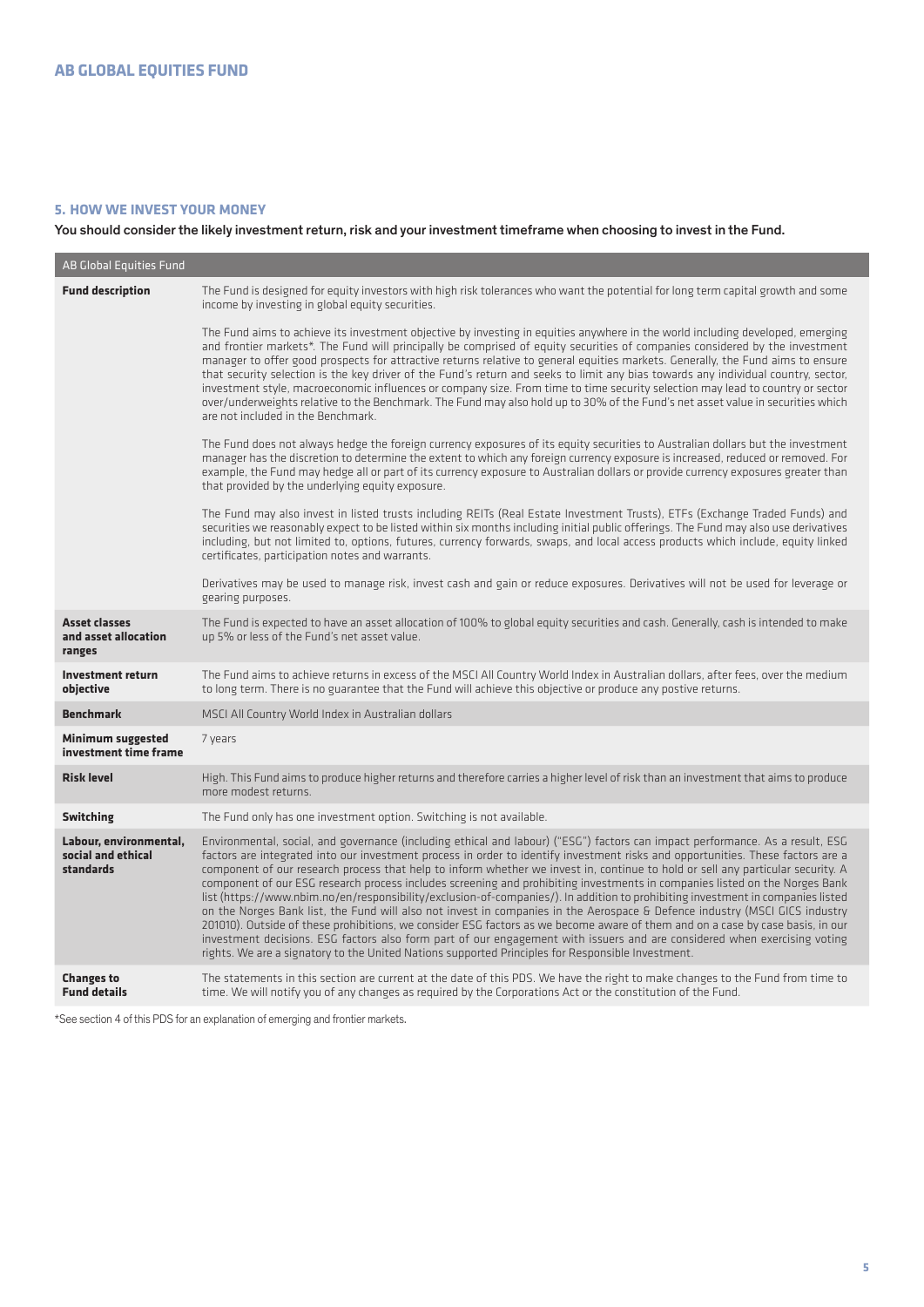## **6. FEES AND COSTS**

## **DID YOU KNOW?**

Small differences in both investment performance and fees and costs can have a substantial impact on your long term returns.

For example, total annual fees and costs of 2% of your fund balance rather than 1% could reduce your final return by up to 20% over a 30 year period (for example, reduce it from \$100,000 to \$80,000).

You should consider whether features such as superior investment performance or the provision of better member services justify higher fees and costs.

You may be able to negotiate to pay lower contribution fees and management costs where applicable. Ask us or your financial adviser.

## **TO FIND OUT MORE**

If you would like to find out more or see the impact of fees based on your own circumstances, the Australian Securities & Investments Commission (ASIC) website www.moneysmart.gov.au has a managed investment fee calculator to help you check out different fee options.

This section shows fees and other costs that you may be charged. These fees and costs may be deducted from your money, from the returns on your investment or from the Fund assets as a whole.

You should read all information about fees and costs because it's important to understand their impact on your investment.

| Type of fee or cost                                | Amount                                                      |  |
|----------------------------------------------------|-------------------------------------------------------------|--|
| Fees when your money moves in or out of the Fund   |                                                             |  |
| Establishment fee:                                 | Nil                                                         |  |
| Contribution fee:                                  | Nil                                                         |  |
| Withdrawal fee:                                    | Nil                                                         |  |
| Termination fee:                                   | Nil                                                         |  |
| <b>Management costs</b>                            |                                                             |  |
| The fees and costs for managing your<br>investment | $0.70\%$ <sup>*</sup> of the net asset<br>value of the Fund |  |

\*The amount of this fee may be individually negotiated. Please refer to section 6 of the Additional Information for more information about individually negotiated fees.

All fees shown are inclusive of GST and net of any applicable Reduced Input Tax Credits (RITC).

You can use this table to compare costs between different simple managed investment schemes. ASIC provides a calculator on its website www.moneysmart.gov.au that you can use to calculate the effect of fees and costs on account balances.

**There may be additional fees. If you use the services of a financial adviser or if an IDPS is used additional fees may be payable to them.** You should refer to your statement of advice in which details of fees payable to your financial adviser are set out.

#### EXAMPLE OF ANNUAL FEES AND COSTS FOR THE FUND

This table gives an example of how the fees and costs for this product can affect your investment over a 1 year period. You should use this table to compare this product with other managed investment products.

| Example                       |               | Balance of \$50,000 with a<br>contribution of \$5,000 during<br>the year                                                                                                |
|-------------------------------|---------------|-------------------------------------------------------------------------------------------------------------------------------------------------------------------------|
| Contribution fees             | Nil           | For every additional \$5,000<br>you put in you will not be<br>charged a fee.                                                                                            |
| PLUS Management<br>costs      | $0.70\%$ p.a. | <b>And</b> , for every \$50,000 you have<br>in the Fund you will be charged<br>\$350 each year.                                                                         |
| <b>EQUALS Cost</b><br>of Fund | $0.70\%$ p.a. | If you had an investment of<br>\$50,000 at the beginning of the<br>year and you put in an additional<br>\$5,000 during that year, you<br>would be charged fees of from: |
|                               |               | \$350                                                                                                                                                                   |
|                               |               | What it costs you will depend<br>on the fees you negotiate<br>with ABIMAL or your financial<br>adviser.                                                                 |

## ADDITIONAL EXPLANATION OF FEES AND COSTS

#### Management costs

The 0.70% Management cost includes our fees, investment management fees, custody fees, administration costs and audit and tax adviser fees but excludes transactional and operational costs and abnormal costs. The Management costs are calculated and deducted from the Fund's assets and are reflected in its daily unit prices and are paid quarterly in arrears from the assets of the Fund.

#### Transactional and operational costs

The Fund will also incur transactional and operational ("transaction") costs, including but not necessarily limited to brokerage, settlement costs, stamp duties, bid/ask and/or buy/sell spreads and clearing fees when you invest in or withdraw from the Fund and when we buy and sell its assets or settle its transactions.

We estimated the Fund's 2021 transaction costs to be up to 0.185% per annum of the Fund's net asset value. During 2021, all of the 0.185% 2021 estimated transaction costs was recovered via the buy/sell spread meaning the Fund's 2021 net transaction costs were nil. The net transaction cost reduces your unit value and is therefore, an additional cost to you. Transaction costs are paid out of the Fund's assets upon invoice. Past costs are not a reliable indicator of future costs.

The Fund will recover an estimate of the transaction costs which are incurred or which would be incurred when buying or selling assets to satisfy your application or withdrawal via the buy/sell spread which is included in the price of your units.

As at the date of this PDS, the current buy spread added upon application is 0.20% of the unit price and upon withdrawal the current sell spread deducted is 0.20% of the unit price. For example, if you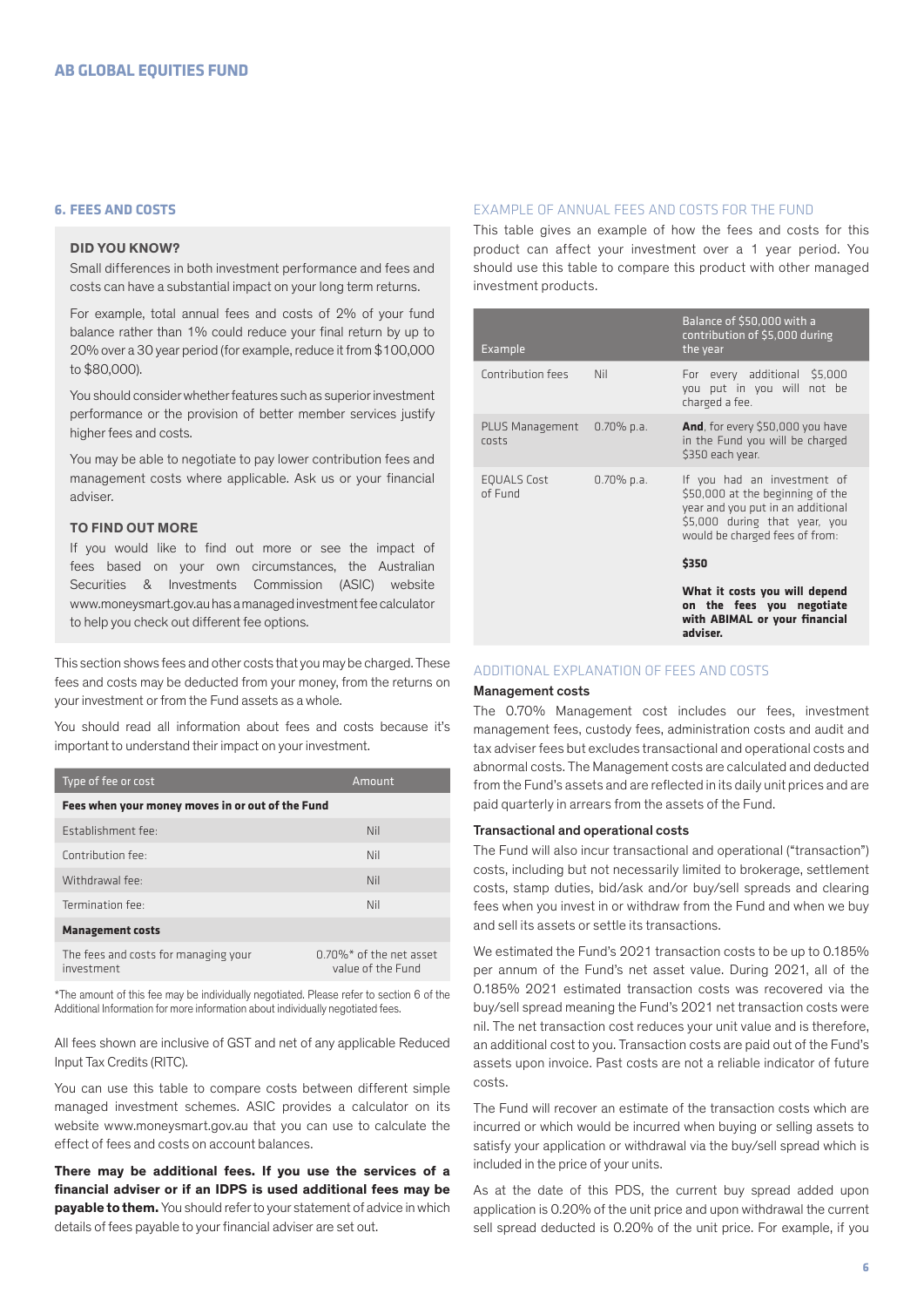invested \$50,000 in the Fund the cost to you of the buy spread would be approximately \$100. There is no buy/sell spread on income distributions reinvested. The buy/sell spread may change if our estimate of transaction costs change.

#### Changes in fees and costs

All fees and costs are current at the date of this PDS and are subject to change without your consent. If we increase Management costs we will give you 30 days written advance notice. Management costs may change for many reasons including but not limited to an increase or decrease in the Fund's administrative, custody or investment management costs. Any changes to the fees will be in accordance with the Fund's constitution.

# $\bigcap$

You should read the important Additional Information about "Fees and costs" before making a decision to invest. Go to section 6 of the Additional Information at www.alliancebernstein.com.au for more information. Information relating to "Fees and costs" may change between the time you read this PDS and the day when you acquire the product.

#### **7. HOW MANAGED INVESTMENT SCHEMES ARE TAXED**

Investing in a registered managed investment scheme is likely to have tax consequences. We strongly advise you to seek professional tax advice before investing in the Fund.

The Fund has made an election to be treated as an Attribution Managed Investment Trust. Generally, the Fund itself should not be subject to Australian income tax but you will be subject to tax on assessable income fairly and reasonably attributed to you by the Fund. The assessable income attributed to you may include net capital gains and tax offsets, and distributions from the Fund may include non-attributable amounts.

You may also be subject to tax when you dispose of your investment in the Fund. In addition, tax may be withheld from your income distributions if you do not quote a valid tax file number (or if applicable, an Australian Business Number) or are a non-resident investor.

## $\bigcap$

You should read the important Additional Information about "How managed investment schemes are taxed" before making a decision to invest. Go to section 7 of the Additional Information at www.alliancebernstein.com.au for more information. Information relating to "How managed investment schemes are taxed" may change between the time you read this PDS and the day when you acquire the product.

#### **8. HOW TO APPLY**

Please ensure you read this PDS together with the Additional Information prior to making a decision to invest. To invest in the Fund you will need to be a Qualified Investor (see page 1 of this PDS for the definition of a "Qualified Investor"). You will also need to send us a completed Application Form together with other documents requested (such as satisfactory identification) by mail, courier or fax and pay your investment amount. An Application Form is available at www.alliancebernstein.com.au or by contacting us on (02) 9255 1299 or by email on aust\_clientservice@alliancebernstein.com.

If you are investing via an IDPS, commonly referred to as a master trust, wrap account, platform, nominee or custody service, you need to follow the IDPS platform operator's application instructions and complete the IDPS application forms. Inquiries should be directed to the IDPS operator.

We must comply with the Anti-Money Laundering and Counter-Terrorism Financing Act 2006. This means that information as to your identity and the source of any payment may be collected and verified prior to accepting an application to invest. We may reject any application in part or whole at our absolute discretion and need not provide any reason for doing so.

#### COOLING OFF

Retail investors have a 14 day cooling-off period during which they may have their investment money (subject to certain adjustments) returned to them. This 14 day cooling-off period starts on the earlier of the date you receive the transaction confirmation or five days from the date on which you became an investor. Within this period you may withdraw your investment by sending us a letter. The letter must include your full name, address, date of birth, name of the Fund you invested in and amounts invested, and, if known, your investor number and date of application.

Generally, the amount repaid to retail investors will be their investment amount, adjusted to take into account market movements (either up or down) to the date (or as soon as practicable after) of receipt of the cooling-off notice, less an amount for reasonable administrative and transaction costs. Indirect Investors should contact their IDPS operator to determine what cooling-off rights apply.